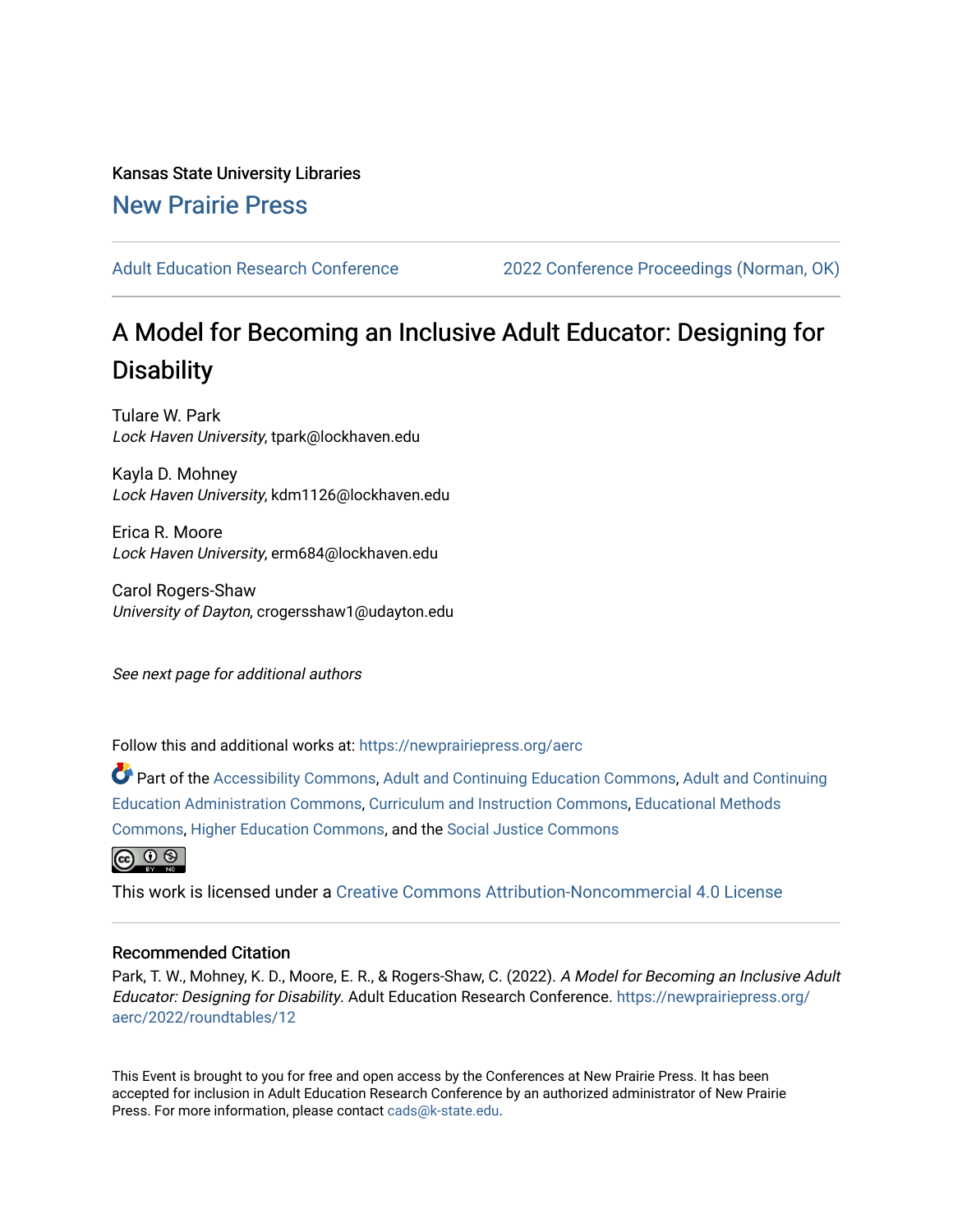# Author Information

Tulare W. Park, Kayla D. Mohney, Erica R. Moore, and Carol Rogers-Shaw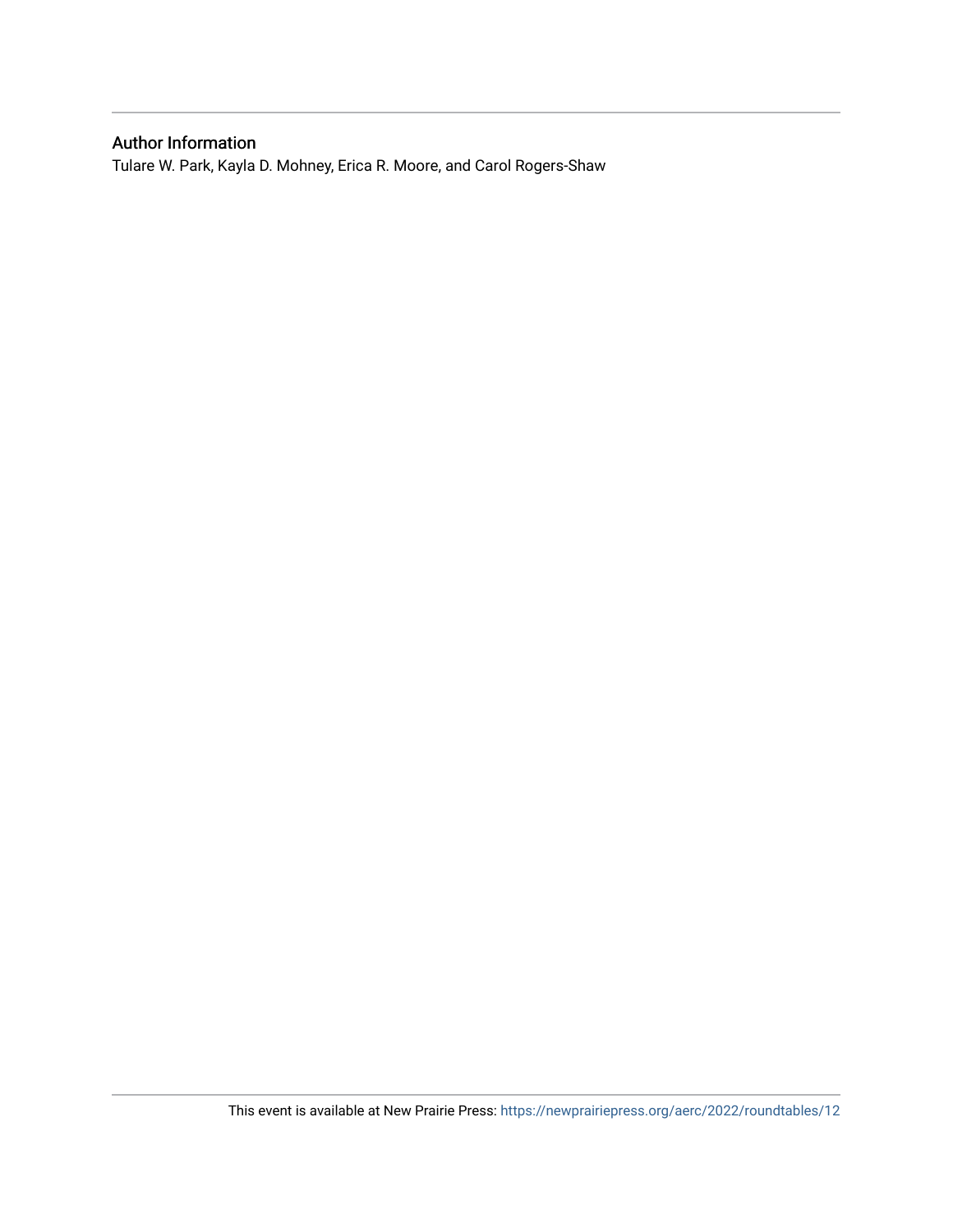## **A Model for Becoming an Inclusive Adult Educator: Designing for Disability**

Tulare W. Park<sup>1</sup>, Kayla D. Mohney<sup>1</sup>, Erica R. Moore<sup>1</sup> and Carol Rogers-Shaw<sup>2</sup> <sup>1</sup>Lock Haven University <sup>2</sup>University of Dayton

#### **Abstract**

This evidence-based model of inclusive teaching offers knowledge and practical applications for adult educators. It provides strategies for equitably addressing all student needs, particularly those with disabilities.

*Keywords:* inclusive teaching, disability, adult education, UDL, evidence-based practices

A model of inclusive teaching fills a significant practical void in adult education and the practice of teaching. In higher education, 19% of undergraduate students have some form of disability (National Center for Education Statistics, 2022). This number has steadily increased over the past few decades, yet despite increasing enrollment rates for students with disabilities, instructors are often unprepared to effectively meet the unique learning needs of this population. According to Sniatecki et al. (2015), "one of the important factors that may contribute to the challenging climate for [students with disabilities] is a lack of faculty knowledge and awareness of the issues that face these students" (p. 259). Instructional methods are cited as one of the most important factors to success for learners with disabilities, and learning environments in adult education may not meet the needs of diverse learners such as those with disabilities.

Other leading causes for concern are the lack of faculty support for disabled learners and the lack of awareness of appropriate support and accommodations. As noted in Park et al., (2012), "only 62% of postsecondary institutions provided faculty and staff handbooks designed to assist them in working with [students with disabilities], and only 64% of those institutions provided faculty with information and resources to increase their knowledge of working with [these students]" (p. 377). Instructors who have prior disability-related training demonstrate higher levels of willingness to implement accommodations. Additionally, research has demonstrated that educators who complete training related to disability and accommodations are more likely to demonstrate positive attitudes toward students with disabilities and are more likely to provide supportive learning environments that are diversified to meet the needs of all students.

## **A Practical Model for Teaching Adults with Disabilities**

 There are multiple elements of the model with significant relationships among them. The proposed model consists of a framework focusing on the following key components of cultivating an inclusive postsecondary education classroom: providing knowledge acquisition to instructors on current legal responsibilities, facilitating the application of instructional strategies to support the success of learners with disabilities, and encouraging continued resource seeking through a community of practice and professional development.

The first step of the model is to assist instructors in gaining a thorough understanding of the differences between legal requirements in secondary and postsecondary school to establish a